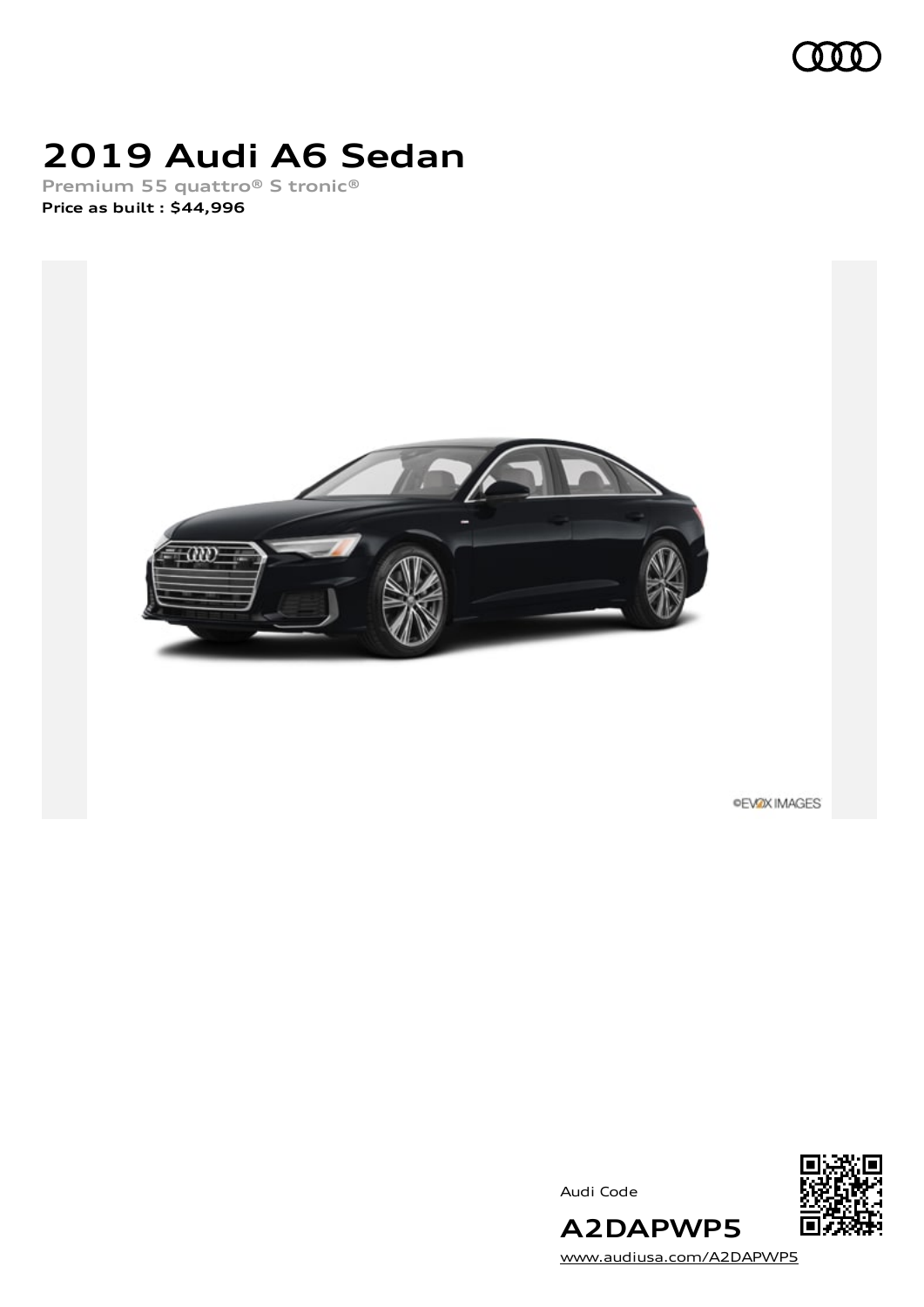**Audi 2019 Audi A6 Sedan** Premium 55 quattro® S tronic®

**Price as buil[t](#page-10-0)** \$44,996

#### **Exterior colour**

Mythos Black metallic

#### **Interior colour**

| Seats     | Black with Rock Gray cross stitching |
|-----------|--------------------------------------|
| Dashboard | Black                                |
| Carpet    | Black                                |
| Headliner | Lunar Silver                         |

#### **Technical Specifications**

| Engine type                  | 3.0-liter six-cylinder                        |
|------------------------------|-----------------------------------------------|
| stroke                       | Displacement/Bore and 2,995/84.5 x 89.0 cc/mm |
| Torque                       | 369 lb-ft@rpm                                 |
| Top track speed              | 130 mph mph $1$                               |
| Acceleration (0 - 60<br>mph) | 5.1 seconds seconds                           |
| Recommended fuel             | Premium                                       |

#### **Further Information**

| Type of vehicle<br>Mileage | Used car<br>43,568 miles |
|----------------------------|--------------------------|
|                            | N٥                       |
| Warranty                   |                          |

#### **Audi Code** A2DAPWP5

**Your configuration on www.audiusa.com** [www.audiusa.com/A2DAPWP5](https://www.audiusa.com/A2DAPWP5)

**Commission number** bdd902690a0e09b12794 **OEVEX IMAGES**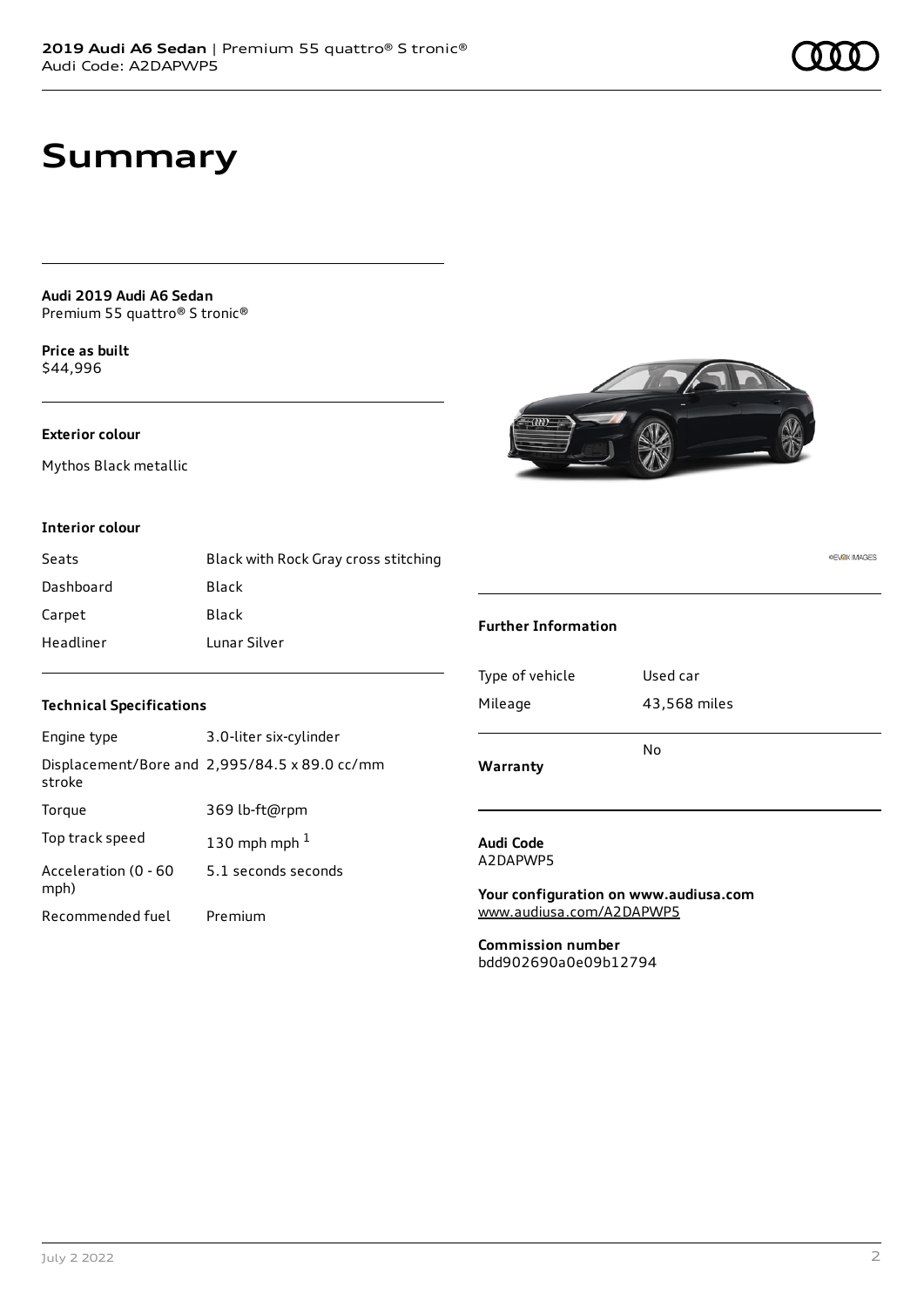# **Equipment**

Mythos Black metallic

Audi advanced key

Power-adjustable, power-folding, auto-dimming, heated exterior side mirrors with memory

Convenience package

Audi pre sense® rear

Audi side assist

Audi phone box



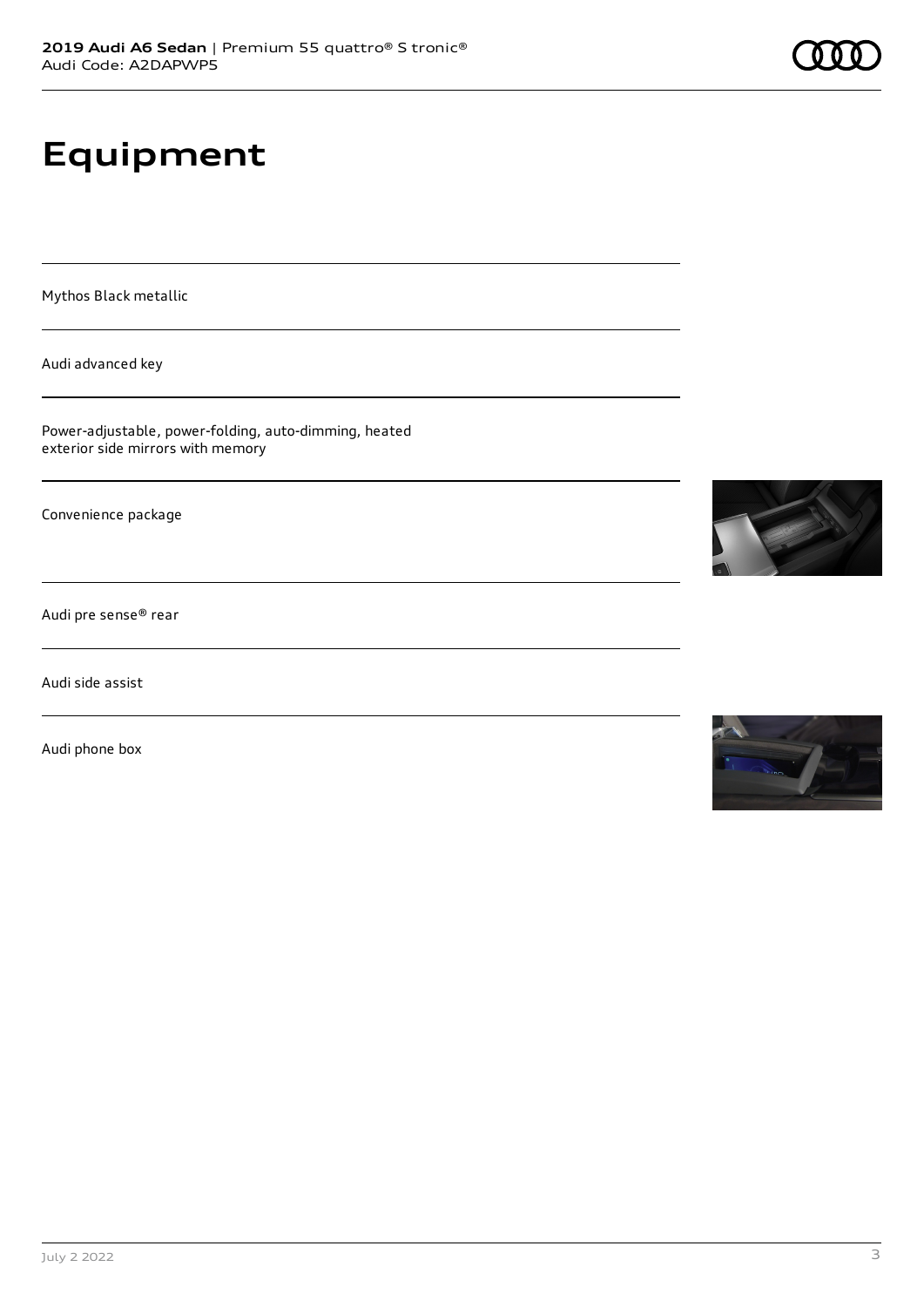# **Standard features**

#### **Safety and Security**

| 4UH             | Driver and front passenger airbags incl. knee<br>airbags                          |
|-----------------|-----------------------------------------------------------------------------------|
| 8T <sub>2</sub> | Cruise control with coast, resume and<br>accelerate features                      |
| VC <sub>2</sub> | Garage door opener (Homelink®)                                                    |
| 6Y <sub>2</sub> | Top speed electronically limited to 130 mph                                       |
| QZ7             | Electromechanical power steering                                                  |
| 7K6             | Tire-pressure monitoring system                                                   |
| 4X3             | Head/thorax side airbags                                                          |
| 3B7             | ISOFIX child seat mounting and Top Tether<br>anchorage point for outer rear seats |

#### **Exterior**

| 0PO   | Dual exhaust outlets                      |
|-------|-------------------------------------------|
| 1S1   | Vehicle tool kit and vehicle jack         |
| 1 B A | Dynamic suspension                        |
| 0N1   | Standard rear axle                        |
| 81T   | Full LED headlights                       |
| 196   | All-season tires 245/45 R19 102H xl       |
| 8SP   | LED taillights with dynamic turn signals  |
| 4KC   | Heat-insulating glass                     |
| 0NB   | S line fender badge                       |
| 47B   | Aluminum trim around exterior windows     |
| 42 R  | 19" 5-double-spoke design Bi-color wheels |
|       |                                           |

#### **Interior**

QE1 Storage package

#### **Interior**

| 3FB              | Panoramic sunroof                                              |
|------------------|----------------------------------------------------------------|
| VT <sub>5</sub>  | S line® stainless steel door sill inlays                       |
| 6N)              | Cloth headliner                                                |
| KH <sub>5</sub>  | Three-zone automatic air conditioning                          |
| 4L7              | Auto-dimming interior rear view mirror with<br>digital compass |
| QQ1              | LED interior lighting package                                  |
| 1XW              | Three-spoke multifunction steering wheel                       |
| 2C7              | Electric steering wheel adjustment                             |
| 7HB              | Leather package                                                |
| 6F2              | Center front armrest                                           |
| 7F <sub>9</sub>  | Leather-wrapped gear selector                                  |
| 4E2              | Electric tailgate/trunk lid release from inside                |
| 5XF              | Dual front sun visors with lighted vanity<br>mirrors           |
| 3NT              | Split folding 40:20:40 rear seatbacks                          |
| N4M              | Leather seating surfaces                                       |
| 4A3              | <b>Heated front seats</b>                                      |
| 5 <sub>M</sub> G | Dark Brown Walnut Wood inlays                                  |

#### **Infotainment and Driver Assistance**

| 6K8 | Audi pre sense <sup>®</sup> front                              |
|-----|----------------------------------------------------------------|
| 2H1 | Audi drive select                                              |
| IT3 | Audi connect CARE, PRIME & PLUS (limited<br>time subscription) |
| IU1 | Audi smartphone interface                                      |
| IW3 | Audi connect <sup>®</sup> emergency and service call           |
| 7X2 | Parking system plus                                            |
|     |                                                                |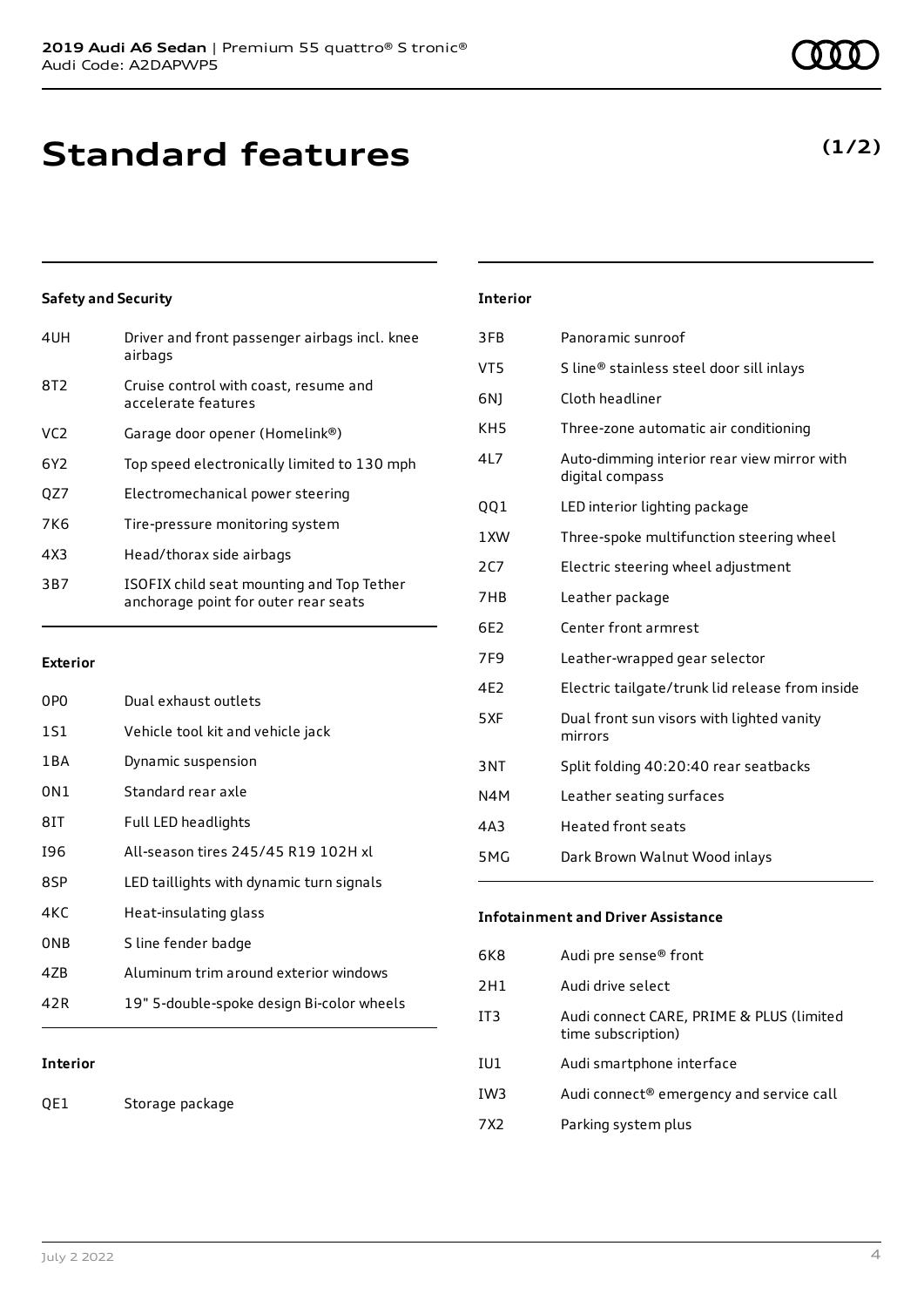**Standard features**

#### **Infotainment and Driver Assistance**

| UF8             | USB Audi music interface with Audi<br>smartphone interface (Android Auto & Apple<br>CarPlay) |
|-----------------|----------------------------------------------------------------------------------------------|
| KA <sub>2</sub> | Rearview camera                                                                              |
| 9VD             | Audi sound system                                                                            |
| 9S7             | Color driver information system                                                              |
| 7UG             | MMI <sup>®</sup> Navigation plus with Audi connect                                           |
| FI <sub>3</sub> | Audi connect <sup>®</sup> with online services                                               |
| I8V             | MMI radio - 8.8" screen size                                                                 |
|                 |                                                                                              |

QV3 SiriusXM® Satellite Radio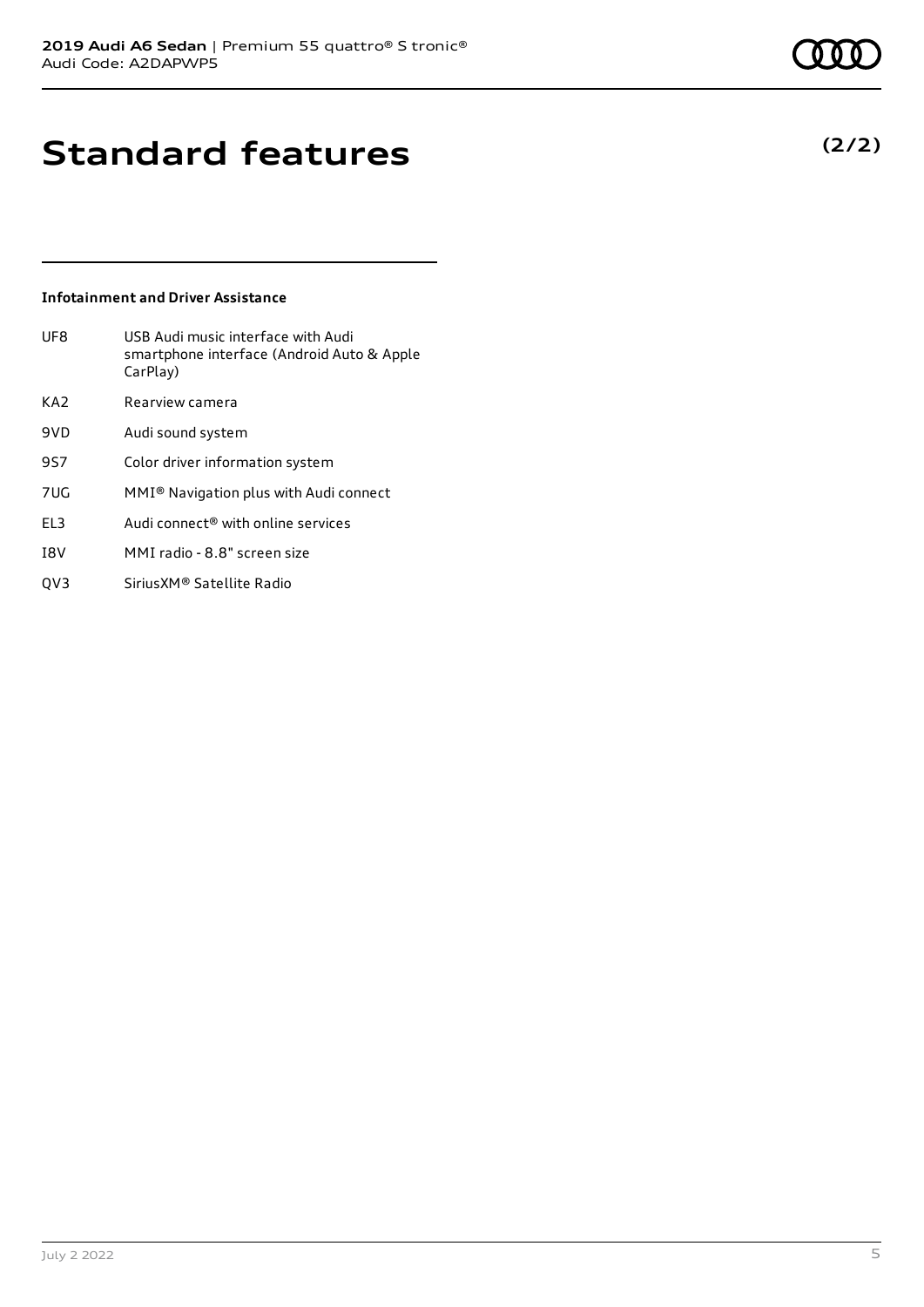## **Dealer remarks**

This Audi won't be on the lot long!

It delivers an exhilarating ride without compromising ultimate luxury! The engine breathes better thanks to a turbocharger, improving both performance and economy. This 4 door, 5 passenger sedan still has less than 45,000 miles! Audi infused the interior with top shelf amenities, such as: a trip computer, automatic dimming door mirrors, and cruise control. Under the hood you'll find a 6 cylinder engine with more than 300 horsepower, and for added security, dynamic Stability Control supplements the drivetrain.

You will have a pleasant shopping experience that is fun, informative, and never high pressured. Stop by our dealership or give us a call for more information.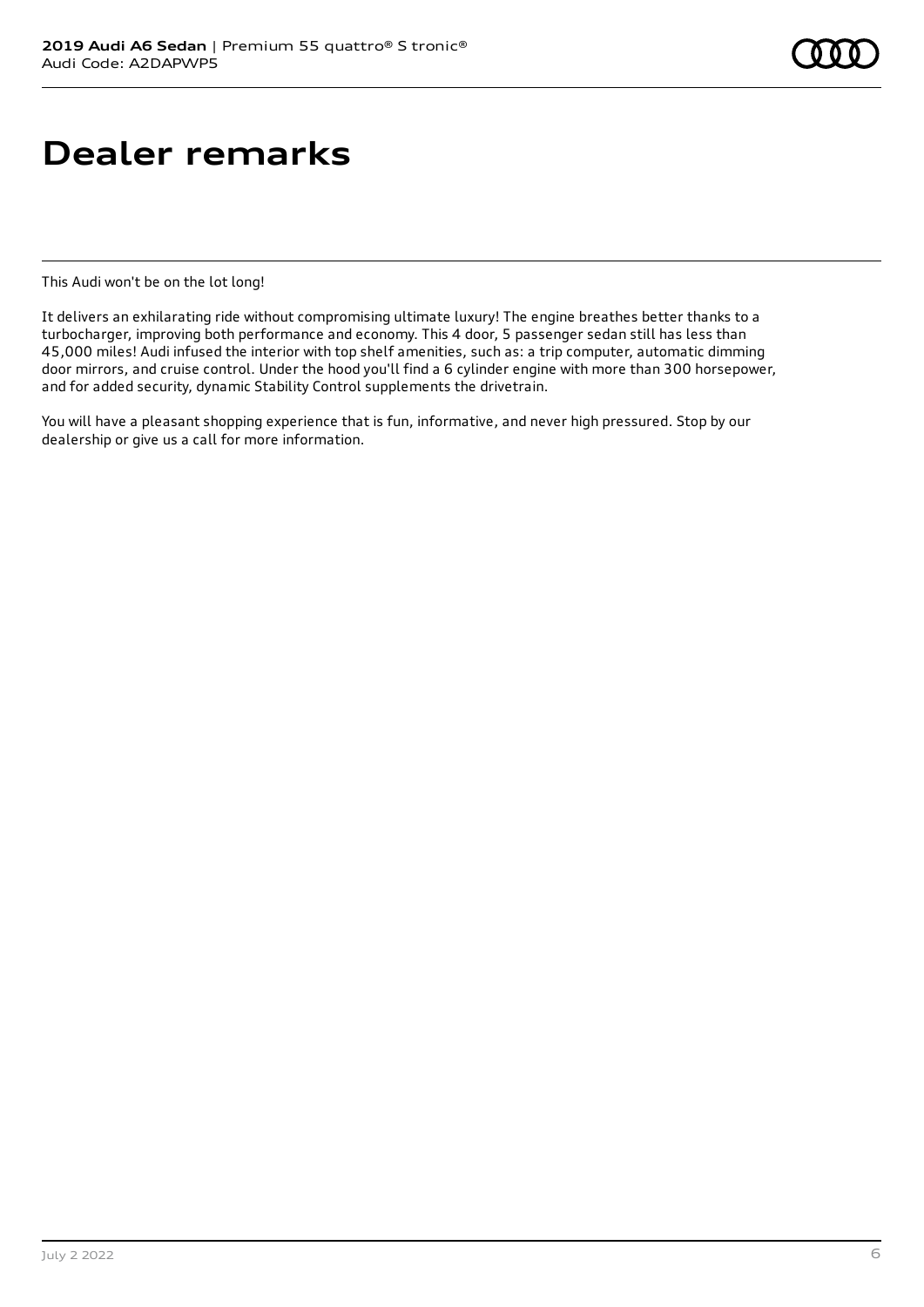## **Technical Specifications**

**(1/2)**

| <b>Engineering   Performance</b>                |                                                                                                                        | Suspension                    |                                                                                           |  |
|-------------------------------------------------|------------------------------------------------------------------------------------------------------------------------|-------------------------------|-------------------------------------------------------------------------------------------|--|
| Engine type                                     | 3.0-liter six-cylinder                                                                                                 | Front axle                    | Five-link front independent steel                                                         |  |
| Acceleration (0 - 60<br>mph)                    | 5.1 seconds seconds                                                                                                    | Rear axle                     | spring suspension<br>Five-link rear independent steel                                     |  |
| Power Level                                     | 55                                                                                                                     |                               | spring suspension                                                                         |  |
| Engine block                                    | Aluminum-alloy                                                                                                         | Optional                      | Adaptive damping suspension                                                               |  |
|                                                 | Induction/fuel injection Twin-scroll turbocharged/TFSI®                                                                |                               |                                                                                           |  |
| Cylinder head                                   | Aluminum-alloy                                                                                                         | <b>Brake system</b>           |                                                                                           |  |
| Max. output ps/hp                               | 335 @ rpm                                                                                                              | Front brakes                  | 13.3 (ventilated disc) in                                                                 |  |
| stroke                                          | Displacement/Bore and 2,995/84.5 x 89.0 cc/mm                                                                          | Rear brakes                   | 13.0 (ventilated disc) in                                                                 |  |
| Top track speed <sup>1</sup>                    | 130 mph mph                                                                                                            | Parking brake                 | Electromechanical                                                                         |  |
| Torque                                          | 369 lb-ft@rpm                                                                                                          |                               |                                                                                           |  |
| Valvetrain<br>24-valve DOHC with Audi valvelift |                                                                                                                        | <b>Body</b>                   |                                                                                           |  |
|                                                 | system and variable valve timing                                                                                       | Material                      | Multi-material body construction<br>(steel and aluminum composition)                      |  |
| <b>Electrical system</b>                        |                                                                                                                        | Corrosion protection          | Multistep anti-corrosion protection                                                       |  |
| Hybrid system battery                           | 48 Volt/9.6Ah lithium-ion battery                                                                                      | <b>Warranty   Maintenance</b> |                                                                                           |  |
| <b>Driveline</b>                                |                                                                                                                        | Warranty                      | 4-year/50,000-mile new vehicle<br>limited warranty                                        |  |
| Transmission                                    | Seven-speed S tronic® dual-clutch<br>automatic transmission with<br>quattro® all-wheel-drive with<br>ultra® technology | Maintenance                   | 12-month/10,000-mile (whichever<br>occurs first) NO CHARGE first<br>scheduled maintenance |  |
| <b>Steering</b>                                 |                                                                                                                        |                               |                                                                                           |  |
| Steering type                                   | Electromechanical progressive<br>steering system                                                                       |                               |                                                                                           |  |
| Turning diameter, curb- 36.4 ft                 |                                                                                                                        |                               |                                                                                           |  |

to-curb

Steering ratio 12.1:1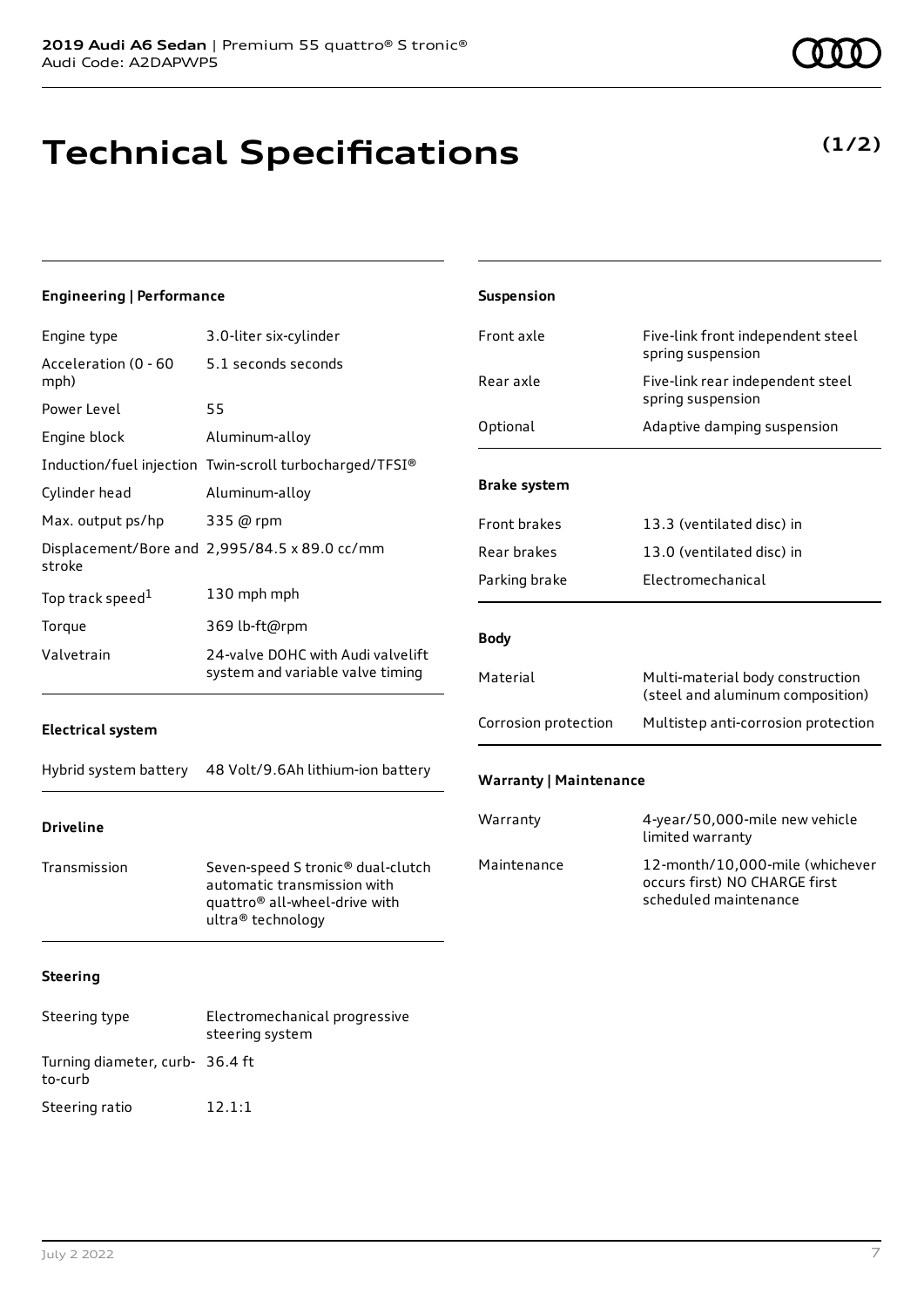## **Technical Specifications**

#### **Exterior Measurements**

| Height                           | 57.4 in    |
|----------------------------------|------------|
| Overall width without<br>mirrors | 74.3 in    |
| Length                           | 194.4 in   |
| Wheelbase                        | $115.1$ in |
| Drag coefficient                 | $0.29$ Cw  |
| Overall width with<br>mirrors    | 83.1 in    |
| Track rear                       | 63.7 in    |
| <b>Track front</b>               | 64.2 in    |
| Curb weight                      | 4,266 lb   |

#### **Interior measurements**

| Seating capacity                          | 5                    |
|-------------------------------------------|----------------------|
| Shoulder room, rear                       | 56.5 in              |
| Head room with front<br>sunroof           | 38.0 in              |
| Leg room, rear                            | 37.4 in              |
| Shoulder room, front                      | 57.8 in              |
| Head room with rear<br>sunroof            | 38.1 in              |
| Leg room, front                           | 41.3 in              |
| Cargo volume, rear<br>seatbacks up/folded | 13.7/NA cu ft, cu ft |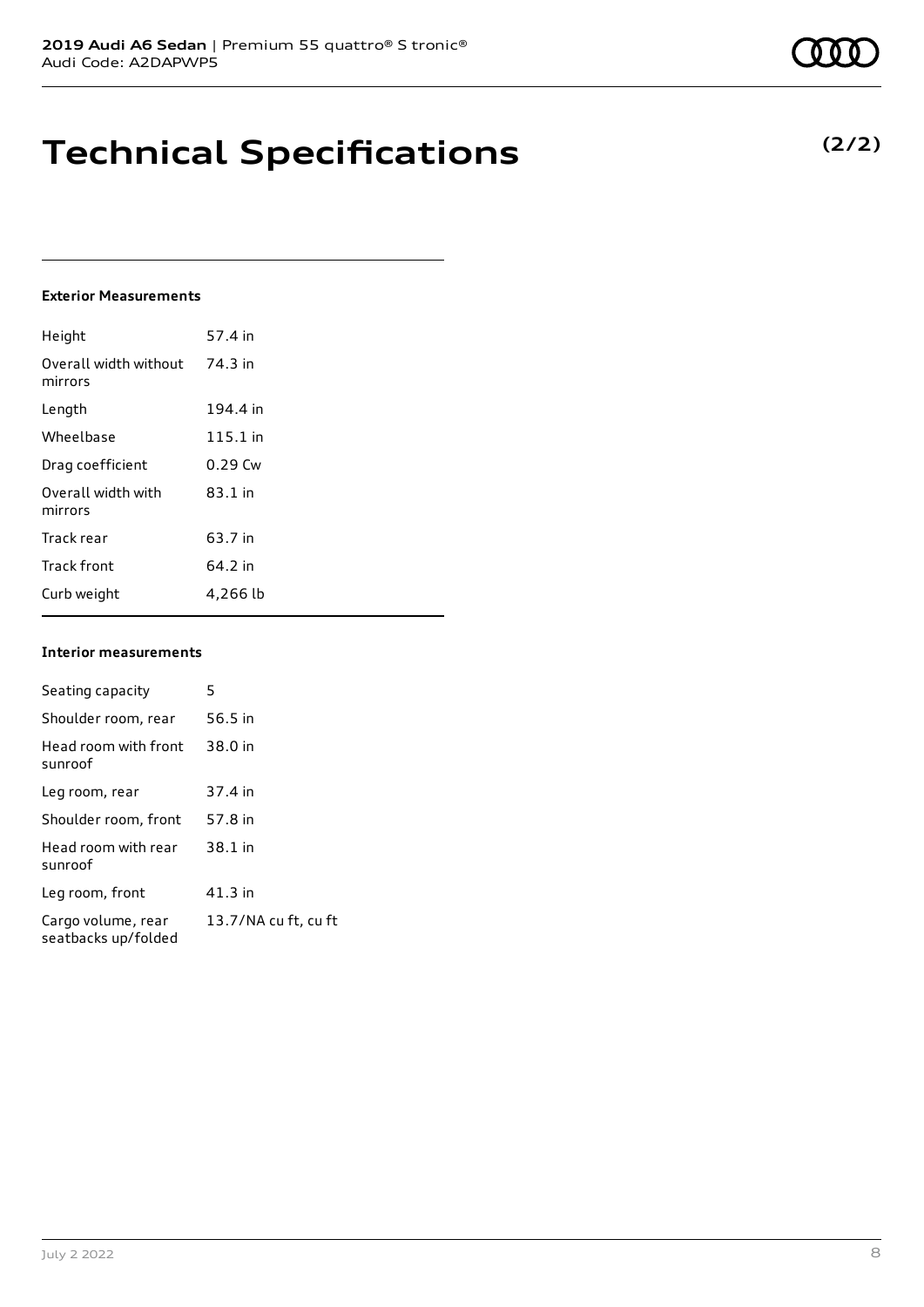### **Consumption- and emission**

**Consumption by NEDC**

combined 25 mpg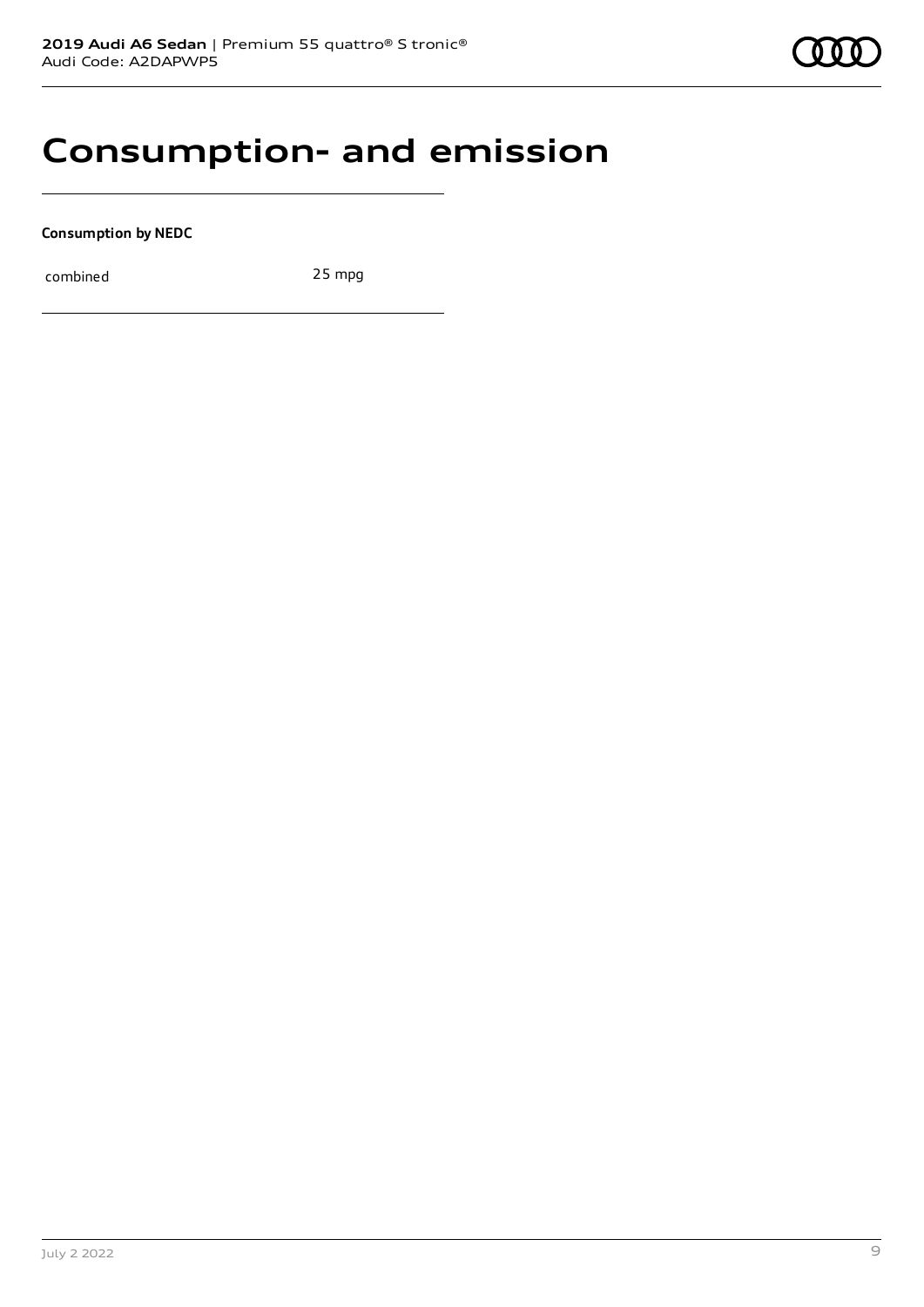### **Contact**

Dealer **Audi Dominion**

21105 W Interstate 10 78257 San Antonio TX

Phone: +12106813399 FAX: 2106813340

www: [https://www.audidominion.com](https://www.audidominion.com/)